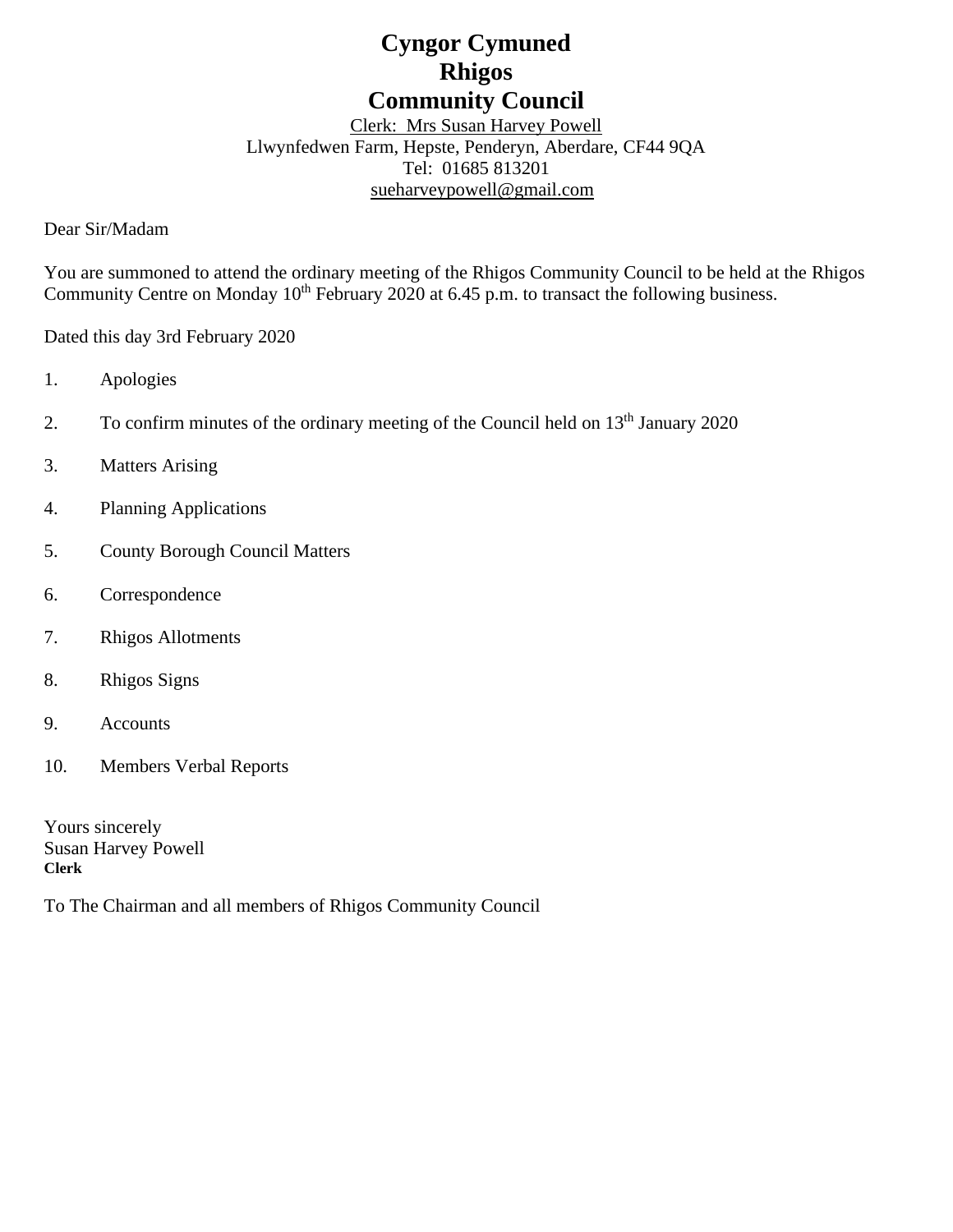# **Rhigos Community Council**

Minutes of the ordinary meeting of Rhigos Community Council held at Rhigos Community Centre on Monday 13th January 2020 at 6.45 p.m.

Present: Cllrs. P Oliver, M Smith, H Wagner, O Morgan, M Evans, C Hopes, S Maull, L Leach, G Thomas Mr John Morris, Mr Gerwyn Williams

### **2020/1 Minutes**

It was resolved to confirm Minutes of the Ordinary Meeting of the Council held on 13th January 2020

# **2020/2 Declaration of Interest**

None recorded

# **2020/3 Matters Arising**

- a. Bike Track Cwm Hwnt in a recent report it was suggested that the community council appeared to support the bike track. This is untrue and needs to be rectified.
- b. Western Power purchase of substation land No reply yet from Marchant Harries Solicitors and RCTCBC.
- c. Old Parish Road Mr John Morris and Mr Gerwyn Williams attended the meeting to discuss the update on the parish road. Mr Morris has been on the BBC news and they are interest in interviewing someone from the community council but they would have to speak Welsh. Cllr. Thomas reported on a recent meeting with Mark Eames of Celtic Energy who said there were only 3 options available for the parish road. Cllr. Thomas said that RCTCBC could give observations as a neighbouring authority. Mr Morris gave the address of the planning officer in N&PTCBC where the letter of support for a tarmacked road has to be sent.

# **2020/4 Planning**

It was resolved to note:

No planning received

### **2020/5 County Borough Council Matters**

It was resolved that the following complaints be passed on to Councillor G Thomas for his attention.

- a. Could the speed limit be reduced to 20 m.p.h. around the whole of the village.
- b. Letters have been sent by RCT to the residents of Heol y Graig flats outlining where the bus stop is to be placed. This could cause a parking problem.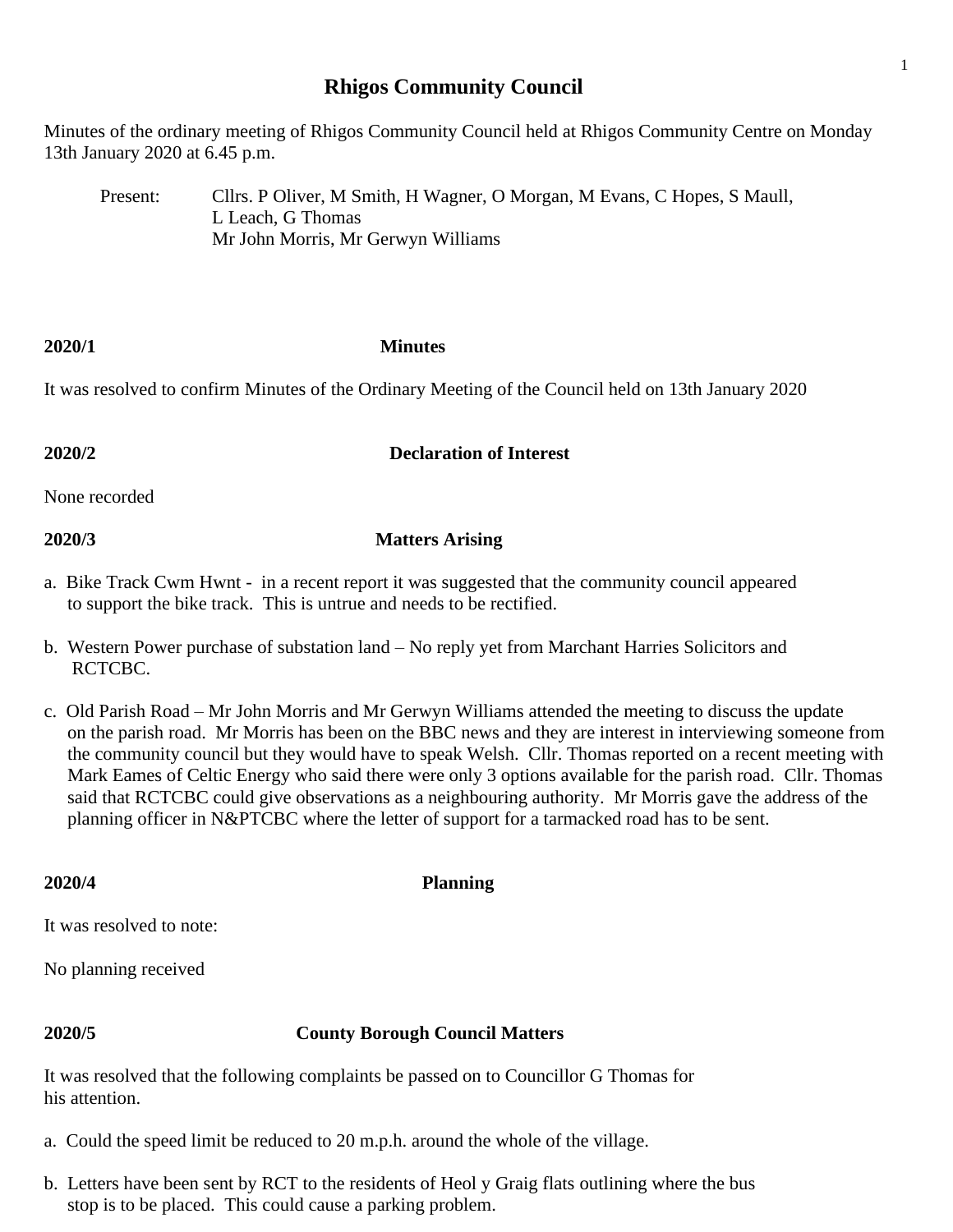- c. Can Rhigos be put in the zip wire name as it is in Rhigos and not Hirwaun. Is there a 106 agreement. Cllr. Thomas will investigate.
- d. Water is still running down Cwm Isaac and there are large pot holes there. This has been reported previously. Cllr. Evans suggested a site meeting.
- e. There is a pot hole at the bottom of the Glynneath bank. The road has been dug up and has now sunk.
- f. The area where the road has slipped on the Glynneath bank needs to be attended to.
- g. The end of Halt Road needs resurfacing.
- h. There is a pothole on Pencoedrain road.
- i. The ditches on the Foel road need cleaning.
- j. Light no 7 is permanently on outside Penywaun cottage.
- k. Can a sign 'Private Road' be put at the entrance of Longmede Park. Cllr. Thomas said it will probably be up to residents to put it there.
- l. The bin near the shop is overflowing.
- m. Tyres have been dumped at the top of the Bryn.
- n. A tree in Heol y Graig is overhanging the road. Cllr. Thomas said it is not low enough to cause an obstruction.
- o. There is a pothole near Hirwaun roundabout where the cattle grid used to be.
- p. There is no street light outside 10 Heol y Bryn.
- q. Could we have an update on the flooding outside 43 Heol Esgyn. RCT took photos when it was not raining.
- r. A rubbish bin has been left in Heol y De. Can RCT take it away.
- s. Some of the boulder stones have been moved near Hirwaun roundabout.

### **2020/6 Correspondence**

It was resolved to receive the following correspondence.

a. The recycling truck have requested to park outside the community centre – agreed

### **2020/7 Rhigos Allotments**

The 2 vacant plots will be advertised on Rhigos Chat and in the Crucible.